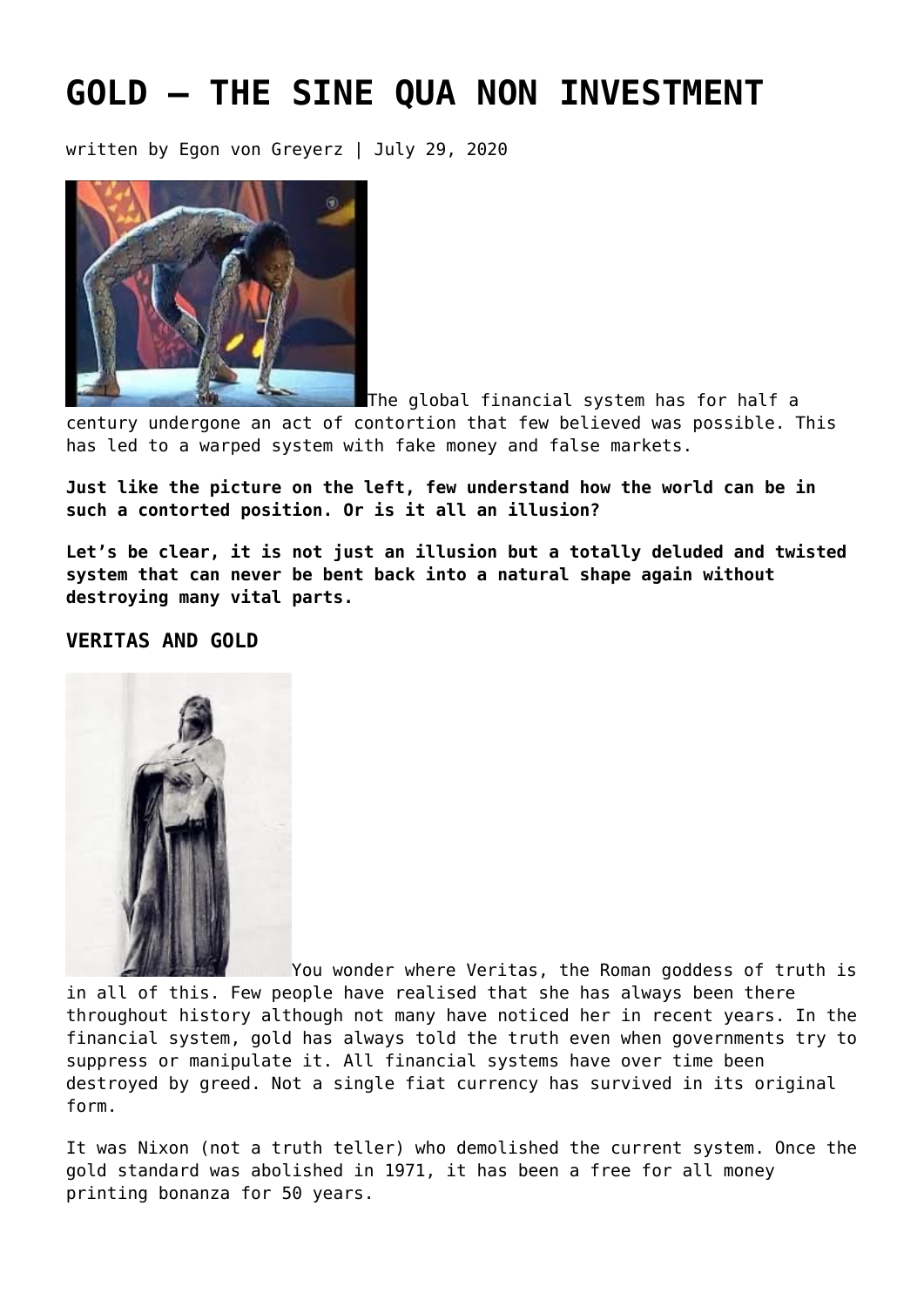### **CRESCENDO OF QE**

Since August 2019, the Fed and the ECB have orchestrated a crescendo of QE, requiring ever more fake money in a futile attempt to stop the inevitable collapse. As the world is now in the very end game of the current currency system, there had to be a vicious catalyst to finish it off. Sadly that came in the shape of a pandemic which the world is coping extremely badly with.

### **NEITHER DEBT NOR WEAPONS CAN KILL CV-19**

In the beginning, every country thought that they would not be affected. And once they were, they didn't take it seriously. Also Trump initially thought that the US was too strong and mighty to be severely affected. But neither more debt nor more weapons can beat the invisible CV enemy.

The few countries that did take early stringent measures have so far escaped with much less damage. What is scandalous in this globalist era is that there has been no cooperation between countries in how to treat CV-19. It shows that all these glorious unions, like the EU for example, only work in normal times. When a crisis starts it is every man and country for himself.

The hope is now that a vaccine will solve it all. Firstly, history tells us that vaccines always take longer to develop and test than hoped. So two years seem a minimum before we have any certain results. And even so, the success rate so far of these type of vaccines are normally less than 30%.

In the meantime the number of cases and deaths worldwide are increasing rapidly. And we still have the risk of a second wave. In Spain for example it seems to have started already. I doubt that the world and the world economy will function normally a year from now.

Whatever the course the pandemic takes in the next few months, it has already had major effects on the world. Firstly there is the loss of lives and the long term effects of the disease for survivors that are often severe and chronic. Then we have permanent loss of jobs, businesses closed with major sectors like leisure and travel which will never get back to where they were. Same with retail, town centres, offices etc. And world trade will contract substantially for a very long time.

### **THE FINANCIAL SYSTEM WAS SICK LONG BEFORE CV**

On top of the above problems, is the financial system that was already bankrupt before CV. The combination of massive printing of fake money, credit expansion to unsound debtors and bad debts will be the death knell for the system.

Accelerated money printing will ensue in a desperate attempt by governments and central banks to save the world. But printing worthless money will of course have no positive impact. Instead we will see the end of the currency system as all currencies fall to their intrinsic value of ZERO.

Governments and central banks are doing a stellar job in withholding the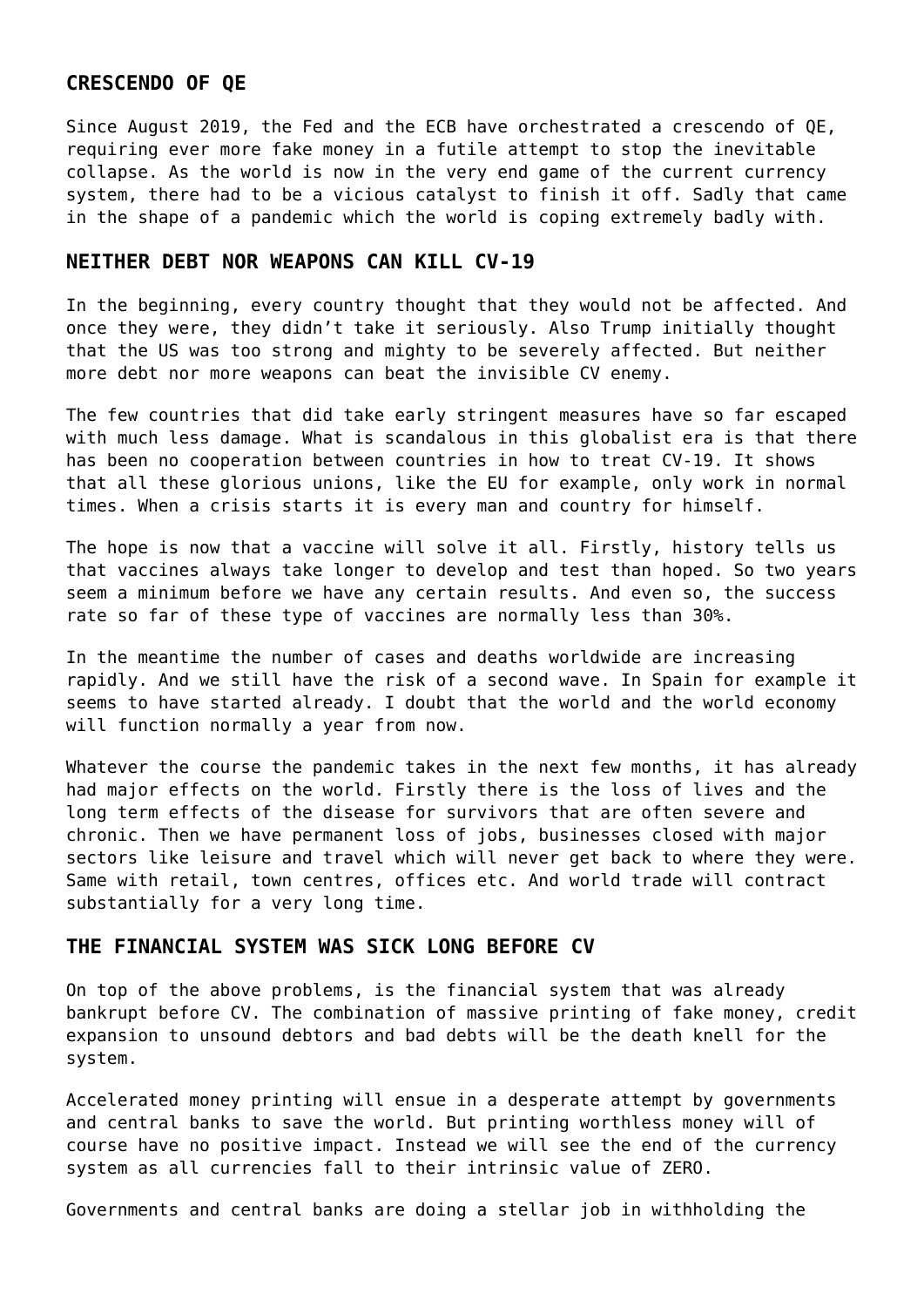truth about the destruction of their country's money. **All currencies are down 98-99% measured in gold** since the Fed was created in 1913. But also since Nixon closed the gold window in 1971, the US dollar, the Canadian, British, Australian and Swedish currencies are all down 98-99%. – See Chart below.

**And if we look at the last 20 years since 2000, all currencies except for the Swiss franc are down 82-88% in real terms or gold.**

| <b>GOLD PER OZ</b> | 1971          | 2000            | 2020                       | <b>DROP IN</b><br><b>CURRENCY</b><br>2000-2020 | <b>DROP IN</b><br><b>CURRENCY</b><br>1971-2020 |
|--------------------|---------------|-----------------|----------------------------|------------------------------------------------|------------------------------------------------|
| <b>USA</b>         | <b>USD 35</b> | <b>USD 288</b>  | <b>USD 1900</b>            | 85%                                            | 98%                                            |
| <b>UK</b>          | <b>GBP 15</b> | <b>GBP 177</b>  | <b>GBP 1485</b>            | 88%                                            | 99%                                            |
| <b>GERMANY/EUR</b> | <b>EUR 65</b> | <b>EUR 286</b>  | <b>EUR 1630</b>            | 82%                                            | 96%                                            |
| <b>SWITZERLAND</b> |               |                 | CHF 148: CHF 458: CHF 1750 | <b>74%</b>                                     | 92%                                            |
| <b>SWEDEN</b>      |               |                 | SEK 182 SEK 2448 SEK 16770 | 85%                                            | 99%                                            |
| <b>CANADA</b>      | <b>CAD 35</b> |                 | <b>CAD 417 CAD 2550</b>    | 82%                                            | 99%                                            |
| <b>AUSTRALIA</b>   | <b>AUD 31</b> | <b>AUD 438</b>  | <b>AUD 2675</b>            | 84%                                            | 99%                                            |
| <b>JAPAN</b>       |               | JPY 12K JPY 31K | JPY 201k                   | 85%                                            | 94%                                            |
| <b>ARGENTINA</b>   |               |                 | <b>ARS 288 ARS 136k</b>    |                                                | 99.99% GoldSwitzerland                         |
| <b>VENEZUELA</b>   |               |                 | <b>VEF 180 VEF 472M</b>    | 99.99%                                         |                                                |

## THE CURRENCY RACE TO THE BOTTOM

No wonder that governments don't tell their people that they are totally destroying the currency and the economy. The trend has been clear for over 100 years and accelerated since 1971 and turned exponential since 2000.

### **HISTORY AND GOLD ARE THE TRUTH TELLERS**

Again, history tells us the truth (Veritas is always present) but more than 99% of the population swallow the lies that governments and central banks feed them with. It is really so simple, **history tells us where to look for the truth and what will happen next and gold reveals governments deceitful actions in destroying the currency and the economy.**

**So with two simple factors – history and gold – we can find the truth.** That governments will not let the people know the truth is obvious. The truth is their biggest enemy. When any honest person becomes a politician, he turns into a spinner of yarns and a liar. In this sense, a central banker is also a politician.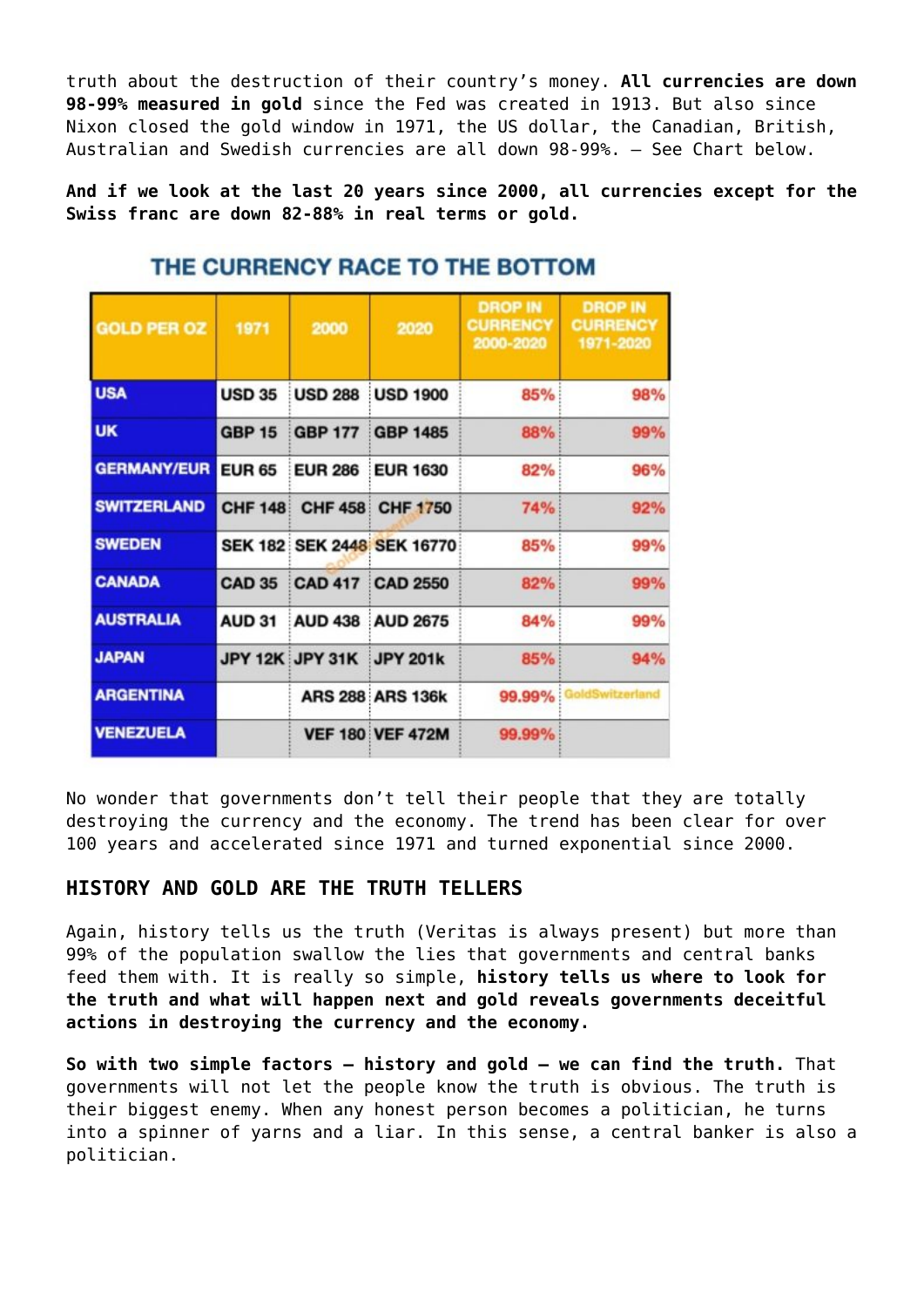### **I HAVE BEEN STANDING ON A SOAPBOX FOR 20 YEARS**

But most people don't want to hear the truth because it is uncomfortable. I and a few others have been standing on a soapbox for 20 years warning people about the destiny of the financial system and the importance of gold.

When one of my daughters got married 18 years ago, I even told the 150 guests to buy gold – quite an unconventional part of a father of the bride speech! But then I have never been accused of being conventional. Still, I doubt that a single person who attended bought gold then or has since.

Instead people invest in stocks, since they always go up. But no one has told stock investors that is has been a very poor investment. **Virtually nobody knows that the Dow for example is down 70% against gold since 1999** (excluding dividends). No conventional journalist or analyst will ever mention this. They are just too lazy to check out the real facts.



#### **DOW'S JOURNEY TO RUIN**

The Dow – Gold ratio is today 14, having been 45 in 1999. It went down to 6 in 2011, corrected up until 2018 and has now resumed the downtrend. In 1980, Dow-Gold reached 1 to 1. The long term trend (not shown) projects a target 0.5 to 1. This means that **the Dow is likely to fall at least 95% from here in real terms or gold.**

So stock investors including the recent retail investor mania are in for a total shock as stocks and the economy collapse together.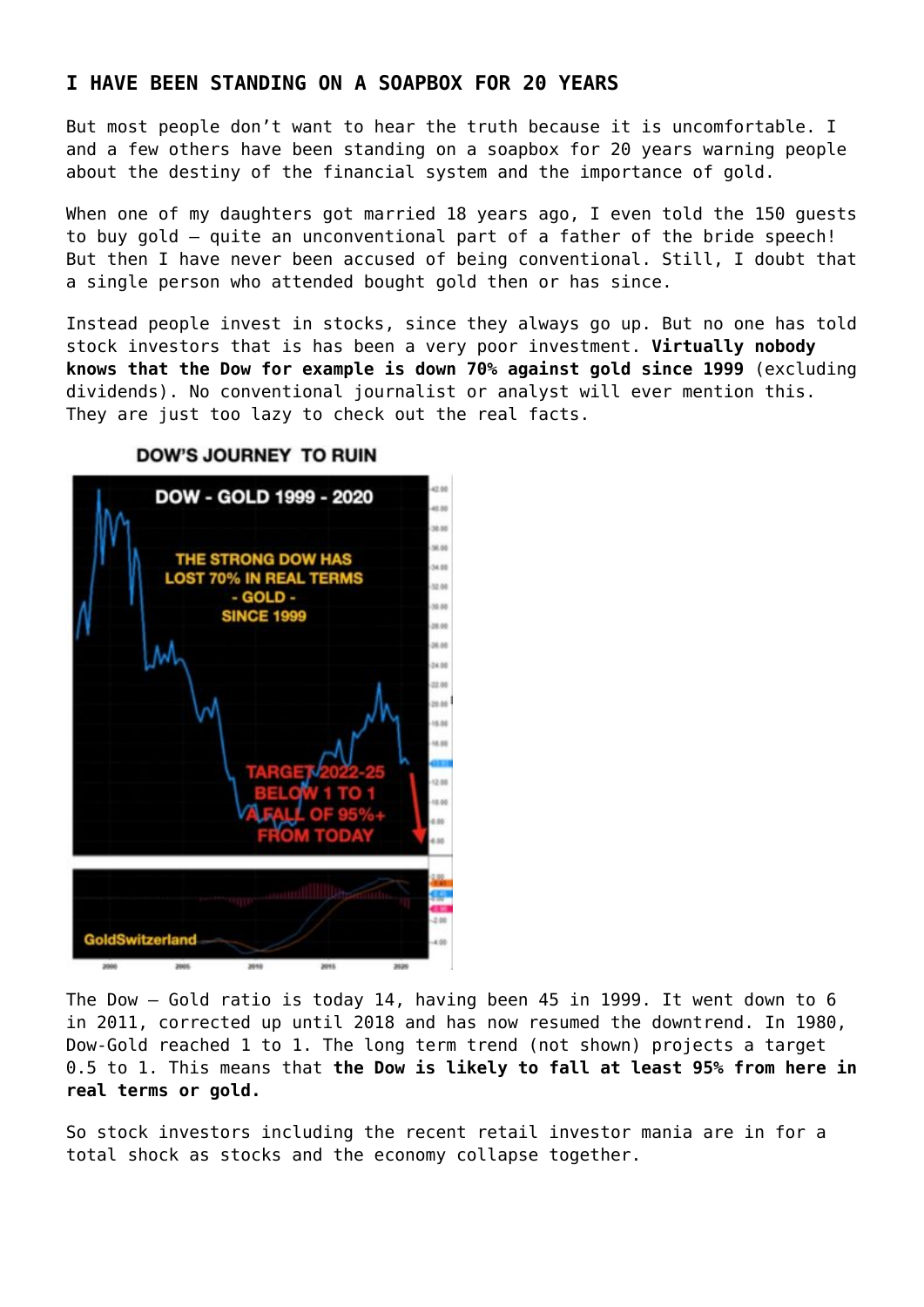### **DOLLAR COLLAPSE vs GOLD ACCELERATION**

Finally a word about the gold price. This week it broke the 2011 all time high of \$1,920. I have never considered the \$1,920 level important. Since gold has in the last couple of years made new highs in all other currencies, it was always clear that the high for gold in dollars would be breached. Only surprising that it took 11 years.

But we must remember that gold is not going up but the dollar is collapsing. **Just this century the dollar has lost 85% of its value in real terms – gold.**



As the dollar reaches its intrinsic value of zero in the next few years, it is obviously totally meaningless to measure gold in dollars since the price in worthless fiat currency will be infinite.

Instead we can be certain that gold will maintain its purchasing power as it has over 5,000 years. But due to the overvaluation of most assets and the undervaluation of gold, gold is likely to perform much better than just keeping up with purchasing power. The shortage of physical gold and the failure of the LBMA system and gold futures markets will be major factors in this [as I discussed last week.](https://goldswitzerland.com/financial-system-a-hubristic-swindle/)

It is fascinating that only 0,5% of global financial assets are invested in the only asset that has held its purchasing power in history. In the next few years investors, from retail to institutional, will all want gold. **GOLD will be the SINE QUA NON investment that everyone wants to own.**

Future gold supply will be extremely limited and demand massive. So the only